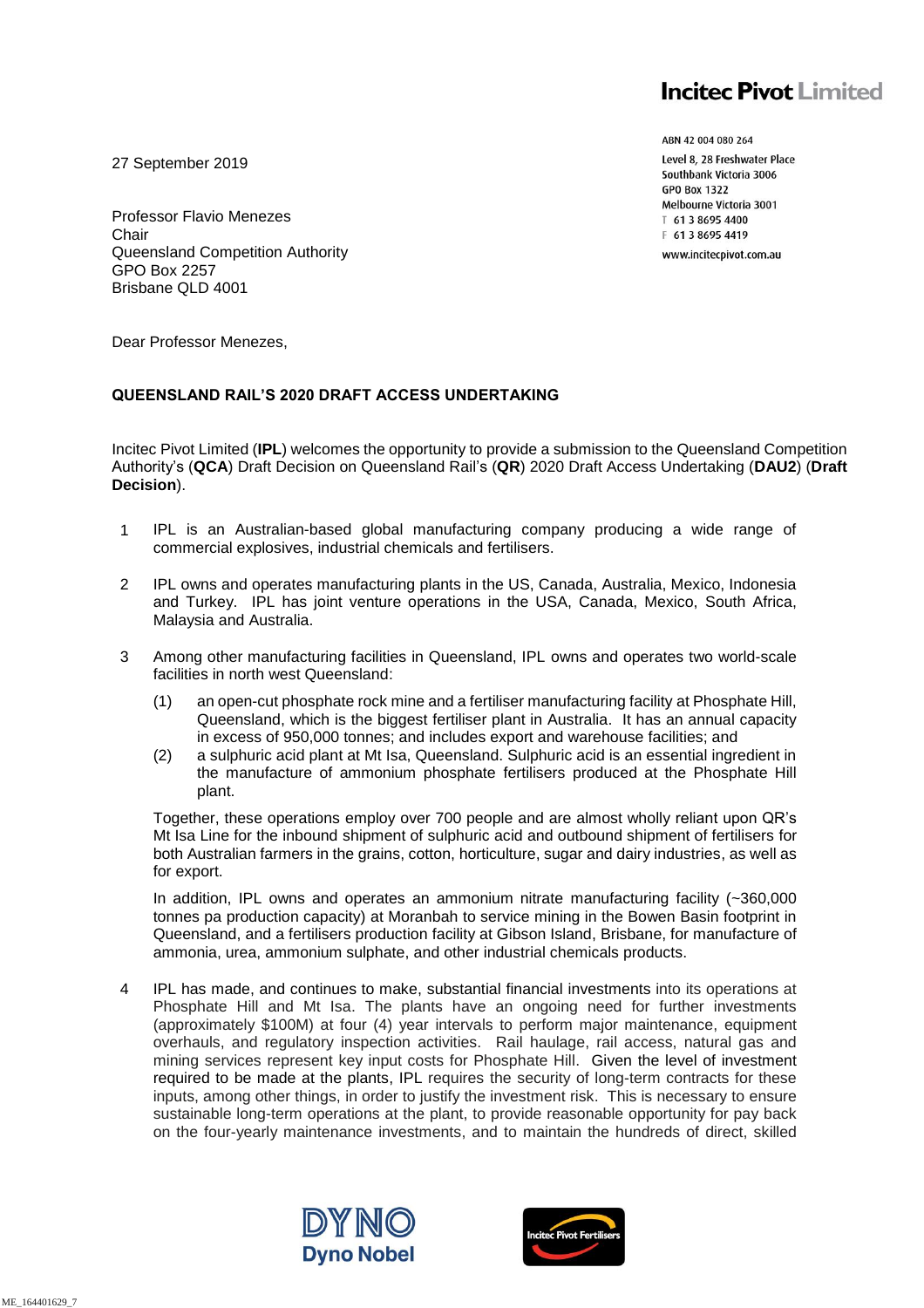jobs that are vital to the regional economy, as well as the infrastructure set-up to maintain the remote workforce, and the downstream jobs provided as a consequence of the facility.

5 It is IPL's understanding that the Mt Isa Line has a current utilised capacity of less than 40% (see Figure 1 below). Given that fact, the commercial and regulatory framework associated with operation and usage should be designed to encourage users to make long term commitments to Access Rights and seek to incentivise further investment that will benefit line utilisation.





7 IPL welcomes certain aspects of the Draft Decision, but also asserts that some shortcomings within the current Access Undertaking (**AU1**) have not been adequately addressed by QR or the QCA.

As set forth more fully below, these issues include:

- 1. Pricing;
- 2. Take or pay Charges;
- 3. Barriers to Long-Term Access Rights, and
- 4. Ongoing Optimisation of Train Services

# **Pricing**

8 Access Rights for the Mt Isa Line are not competitive relative to other rail operations in the QR network or with those in other Australian states.

Aurizon's Bulk Submission on QR 2020 DAU, 1.1 identifies that, unlike every other QR line, the Mt Isa Line does not benefit from Transport Services Contract revenue from the Queensland Government. Accordingly, user pricing is significantly more expensive than other lines, leading to an uncompetitive position for the transportation of manufactured products. Specifically, the Mt Isa Line customers pay between \$14.00 and \$15.30 per ('000) GTK compared to North Coast Line customers, paying between \$5.00 and \$5.40 per ('000) GTK (including Aurizon Network Charges). This massive differential presents a significant challenge for companies operating in north-west Queensland, where raw material and labour costs are high, and especially when trying to compete in global commodity markets which are highly trade exposed.

Similarly, the Mt Isa Line is more expensive when compared to other Australian states. For example, New South Wales rail users typically pay between \$2.58 and \$7.65 per ('000) GTK.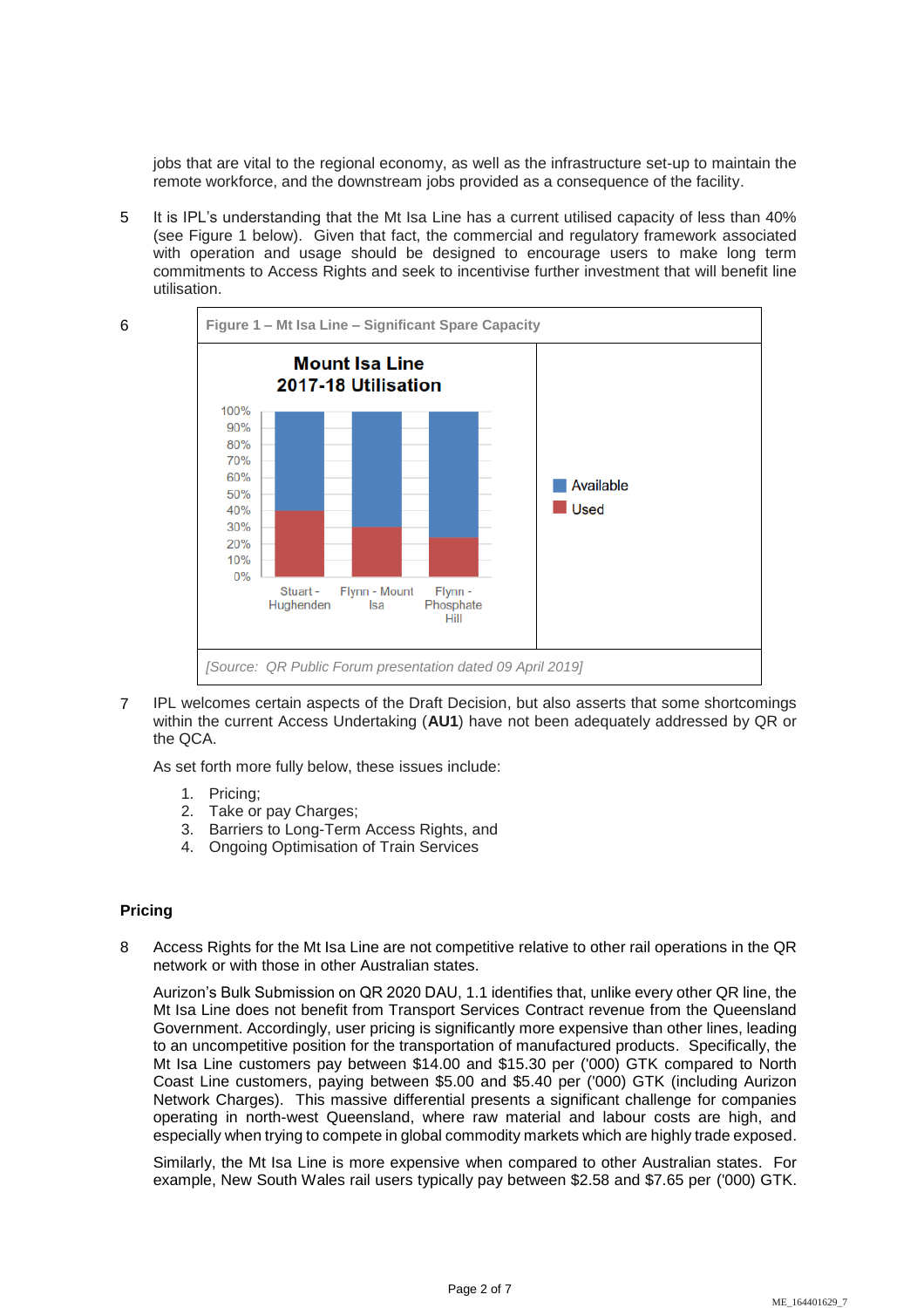The clear economic outcome of this disparity is to make other states more attractive for new investments that require rail services and hinder the ability of users already invested in Queensland to remain competitive. For commodity producers, logistics and transport is always a substantial expense, and investment decisions are inevitably made after thorough consideration of transport cost and risk.

Given the high access charges for the Mt Isa Line, IPL submits that it is critical that the pricing framework under the DAU2 appropriately balances the legitimate interests of QR and Access Holders, but also the objectives of the Queensland Government in sustaining regional employment, encouraging and attracting sustenance and growth investment, and fairly considers a truly competitive position, particularly in North Queensland.

- 9 The proposed changes to DAU2 do not effectively achieve the required balance to achieve key objectives. In particular, two key pricing features in DAU2 require further amendment:
	- (1) QR, as a monopolist provider, retains discretion to price within a very wide range that does not adequately reflect the needs of users and leaves little room to negotiate in good faith to reach a commercially viable outcome. While in principle it is reasonable to establish floor and ceiling revenue limits, the current range is too wide to be meaningful, leaves ultimate discretion to QR, and leads to an uncompetitive position compared to other rail lines in the QR network.

By its own figures (see Figure 2 below), QR is entitled to earn up to \$175 million in access charges for the Mt Isa Line. This represents 230% more than the \$75 million revenue it earned in FY2018 from that Line and which included profit of \$16.2 million. Without any changes to the volume of rail traffic on the Mt Isa Line, such a high ceiling permits QR to price at levels which are unsustainable for IPL and other users, and will ultimately lead to loss of investment, loss of jobs, plant closures, and therefore significantly decreased rail traffic on the Line, as well as major damage to the local economy.

(2) There is no transparency regarding the floor price calculation because no formula is included in DAU2 by QR. IPL concurs with Aurizon Bulk's submission that the formula should be disclosed (Aurizon Bulk Submission on QR 2020 DAU Draft Decision, 3). Without knowledge as to how the floor price is determined, users cannot understand the justifications behind how the pricing band is established. This in turn makes it impossible for QR and users to negotiate an appropriate outcome that adequately considers the needs of all parties. More importantly, in a monopolistic scenario, it leaves open power inequity that leads to uneconomic outcomes.



11 The current proposed pricing principles give QR discretion to price Access Rights at levels which are unsustainably high. As stated, this will ultimately destroy demand by making it uneconomic for parties to continue to invest and assume business risk and expect a reasonable return.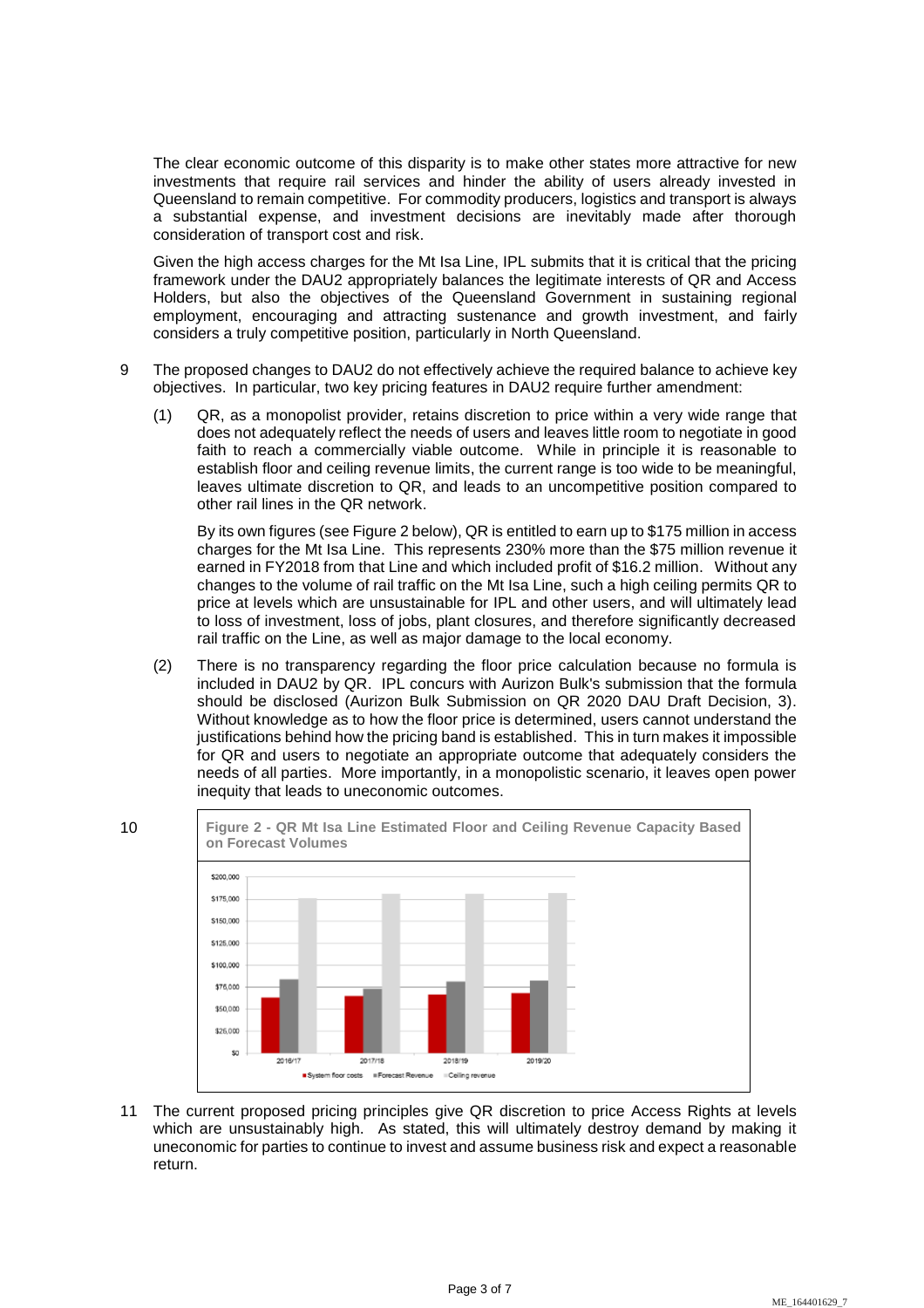As it stands, there is little certainty for users on future pricing parameters, and little ability to ensure negotiation of a fair and competitive commercial arrangement with QR. As a large employer in north-west Queensland and a major user on the Mt Isa to Townsville rail line, IPL is significantly hindered in its ability to secure the inputs it needs to sustainably operate its business, make investment decisions, and ensure ongoing regional employment.

- 12 As justification for the proposed model, QR's submitted expert opinions draw conclusions about Access Holders which operate in markets that are very different to IPL's. QR has asserted that:
	- (1) road transport is a feasible option (HoustonKemp Independent Expert Report for Queensland Rail on DAU2 Renewal rights dated 19 July 2018, 8); and
	- (2) Rail Access Rights are a very low proportion of the end market prices received for the products and therefore do not influence ongoing viability of Access Holders' operations.

IPL does not opine regarding the veracity of these conclusions as to other users, however, represents that neither of these conclusions is viable or accurate in connection with its business.

For IPL:

- The significant additional costs and substantial worsening of the safety and risk profile, even presuming such a supply chain could be established on an ongoing basis (which is far from certain), associated with transporting fertiliser by road networks makes road transport an untenable option . Moreover, the significant social and economic impacts and burdens on the regional communities would be considerable; and
- Uncompetitive rail pricing directly impacts the cost base of all users, including IPL. However, in IPL's case, where it is required to produce on a cost base where raw materials (particularly natural gas and sulfuric acid) and associated labour rates are already high relative to its global competitors, increases in transportation costs exacerbate an already challenging cost profile.
- 13 As the largest user of the Mt Isa Line, IPL considers that any regulatory framework, including the price differentiation rules, must consider specific requirements relevant to users of the Line. In this instance, a failure to consider the manufacturer's requirements, as a customer, and a failure to focus on what makes a rail line competitive and efficient compared with similar QR and interstate lines, significantly reduces IPL's ability to negotiate long-term, competitive rail access arrangements with QR and could lead to an adverse investment decision that destroys demand for the Mt Isa line.
- 14 It is within the commercial interests of IPL, QR, and the broader communities of western Queensland to ensure that the Mt Isa Line is a viable and economic rail transport option, and to encourage modal shift from road to rail. IPL supports the position of Pacific National that encouraging usage of rail carries significant public benefit such as increased safety, reduced accident costs, and lower congestion and emissions (Pacific National submission on QR 2020 DAU Draft Decision, 5).

#### **Take-or-Pay Charges**

15 To the extent there is fair room to negotiate, IPL agrees with the QCA position that the price structure and requirement for take-or-pay charges are matters best negotiated between QR and the Access Seeker (QCA QR 2020 DAU Draft Decision, 122).

IPL concurs with submissions by Aurizon Bulk and Pacific National (Aurizon Bulk Submission on QR 2020 DAU, 2.3; Pacific National Submission on QR 2020 DAU, 5) that the current takeor-pay arrangements are inefficient, unnecessary, and not aligned to the specific customers' requirements.

The low utilisation of the Mt Isa Line means that the usual driver for take-or-pay arrangements in relation to use of monopoly infrastructure is absent. Accordingly, a take-or-pay obligation,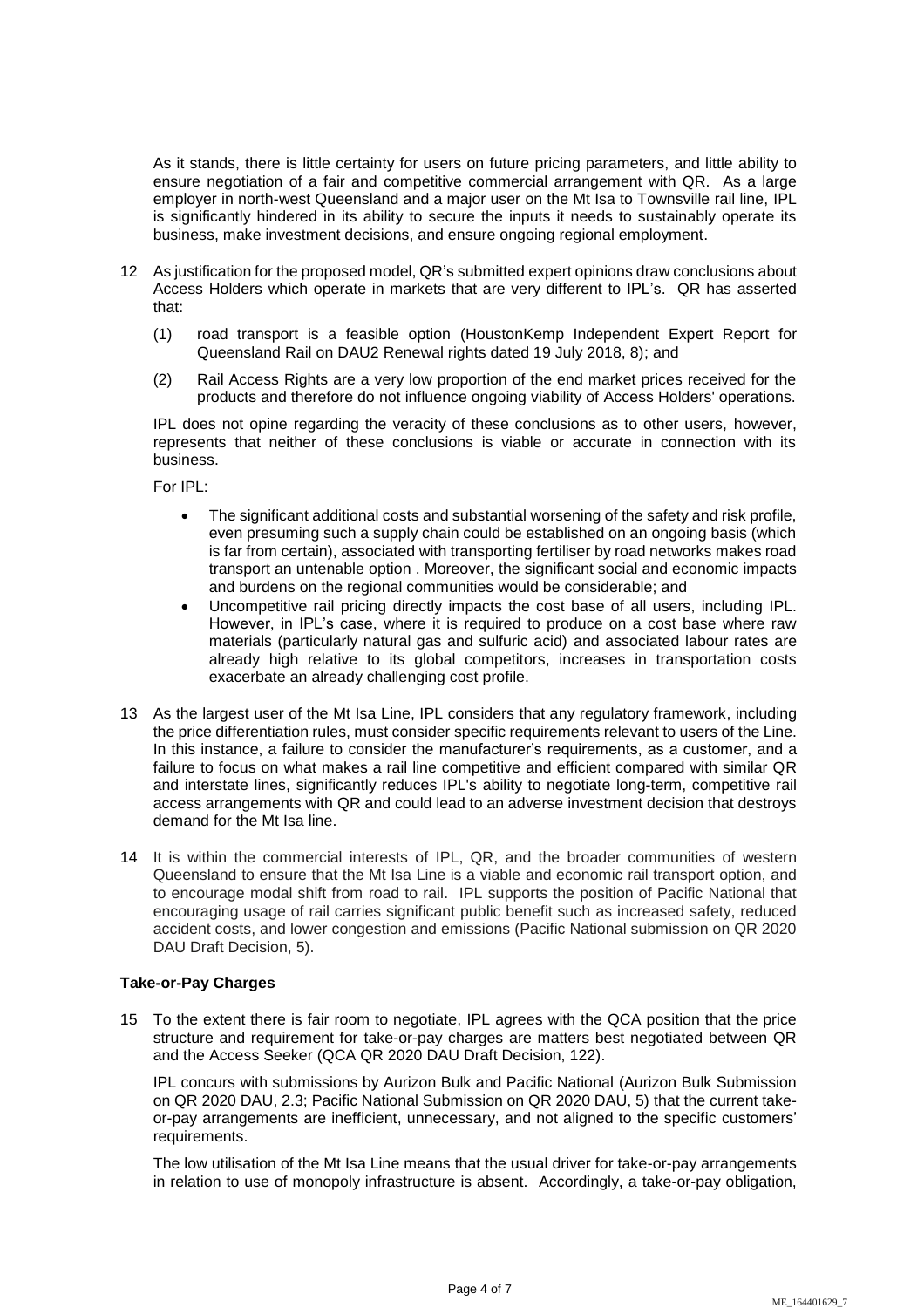particularly under circumstances where IPL is inherently incentivized to produce and ship as much product on the Line as it possibly can, serves as a punitive and unnecessary measure that penalises users only in circumstances where they are already suffering adverse conditions. For example, this past year the Mt. Isa Line was closed for over three months due to major flooding that destroyed certain parts of the line. As a consequence, IPL was forced to close its plant entirely for the period of the outage due to lack of raw materials to produce and no ability to ship finished products. The impact to IPL of the closure was approximately \$115m for that period alone. Once the Line was available, IPL's plant had issues restarting as a consequence of the unplanned outage. Even with the considerable detriment to IPL's financial position as a consequence of the outage, IPL remained liable to QR for take-or-pay charges on the Mt Isa Line. This is an outcome that would never arise in a commercially negotiated scenario where monopolistic power did not exist.

IPL is open to considering modified take-or-pay arrangements that require firm commitments to the extent new traffic is introduced to the line that causes, or could cause, a shortage of available utilisation.

## **Further Barriers to Long Term Investment in Access Rights**

#### 16 **Relinquishment Fees**

QR proposed to adopt the same provisions for relinquishment fees as the current Standard Access Agreement (**SAA**) and require Access Holders to pay a fee to QR if they relinquish all or part of their access rights (clause 21.2(c) of the draft SAA).

The current SAA approach requiring a relinquishment fee based on 80% of the NPV of the path charges for the remaining contract term, is unduly punitive, and does not provide an effective way for Access Holders to relinquish unrequired paths. This causes unnecessarily high costs to release paths that are no longer required and does not encourage the most efficient use of the network.

The QCA did not consider it appropriate to approve QR's proposal in relation to relinquishment fees because it did not consider that relinquishment fee arrangements should be prescribed for non-reference-tariff services. IPL supports the QCA's position that, in the absence of a reference tariff, the commercial negotiation of an agreement between QR and the Access Seeker is the appropriate stage to consider the best package of risks, costs and entitlements. If commercial negotiations fail, either party may seek an arbitrated resolution under the *Queensland Competition Authority Act 1997* (Qld) (**QCA Act**) or the undertaking.

# 17 **Renewal Rights**

QR proposes that eligible Access Holders have certain access and pricing rights when renewing their access agreements. However, it proposes to apply more restrictive eligibility criteria for those renewal rights than those provided in the AU1, including that:

- (i) a renewal right will only be available to coal or other bulk mineral carrying train services;
- (ii) the Access Holder can only renew its access rights once (although the drafting is unclear as to whether the one-off right applies specifically to renewals for the remaining life of the mine or whether it applies to all renewals); and
- (iii) the Access Holder's existing access agreement must have between a five (5) and ten (10) year term and a maximum renewal term of five (5) years can be sought.

The QCA considered that QR's proposal to limit access to the renewal mechanism to Access Holders with contract terms of between five (5) and ten (10) years would exclude some Access Holders that have made substantial investments from accessing the mechanism. The QCA further considered that, even if an Access Holder could access the mechanism, QR's proposed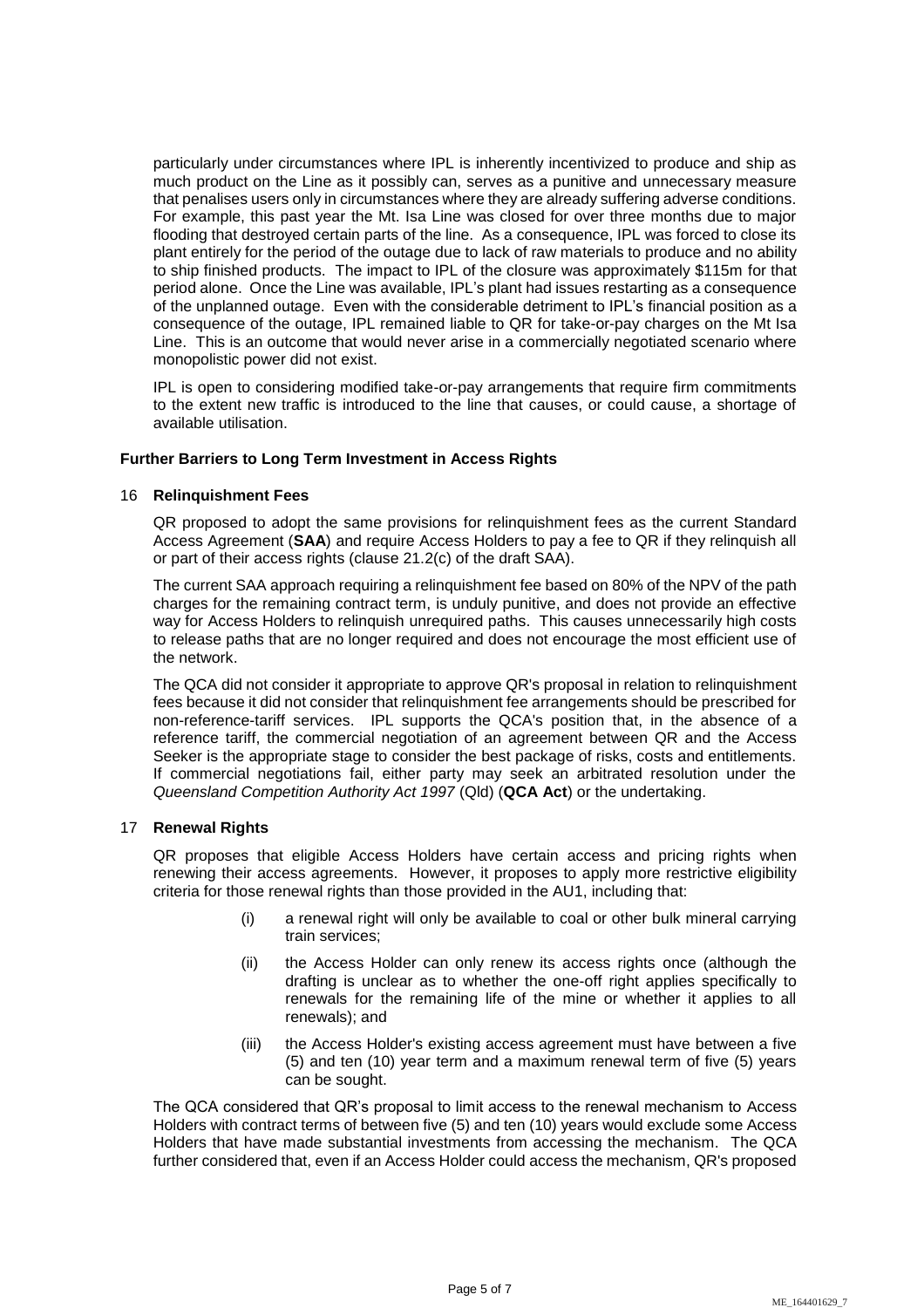maximum renewal term of five (5) years may not be sufficient to align with the term of the Access Holder's investment.

IPL supports these observations and the QCA's recommendation that QR amend its proposed renewal mechanism so that Access Holders that have made substantial investments can obtain reasonable price and access security for the remaining life of their investments. In addition, as stated above, retaining jobs and sustaining further investment in the region should be predominate drivers in such policy arrangements.

IPL transports products (including fertiliser and sulphuric acid) pursuant to considerable investments, and its operations are required to be serviced by the Mt Isa Line. IPL submits that it, and other Access Seekers or Access Holders in its position, should have the same rights as those Access Holders that do meet the definition of 'bulk mineral'. This could be achieved by replacing the "bulk mineral" term with a new defined term representing "industrial products." Similar concerns have been expressed by other stakeholders (Aurizon Bulk Submission on QR 2020 DAU, 2.4; Pacific National Submission on QR 2020 DAU, 5).

Furthermore, one of the key rationales expressed by QR in support of its proposal to narrow renewal rights is to remove allocative inefficiency (and reduce subsidies) by allowing QR to allocate capacity to Access Seekers who value the access more (HoustonKemp Independent Expert Report for Queensland Rail on DAU2 Renewal rights dated 19 July 2018). This position clearly does not align with, nor is it applicable to, the Mt Isa Line, which is grossly under-utilised and is not the recipient of any Government subsidies. IPL submits that a one size fits all approach which considers only QR's interests on other lines is not appropriate and should not be preferred over provision of reasonable price and access security for users that have made, and continue to make, substantial investment in facilities that rely wholly or predominately on the Mt Isa Line, whilst creating significant employment opportunities within the region.

- 18 IPL welcomes the position taken by both QR and the QCA that these matters are best negotiated between QR and the Access Seeker rather than the subject of an imposed one size fits all regime.
- 19 Without certainty as to long-term Access Rights, Access Seekers will not be able to justify continued large-scale investment in an environment where there are competing areas for investment. As such, it is within the commercial interests of all parties, including the communities of North and Western Queensland to work cooperatively to ensure that the Mt Isa Line has long-term Access Rights which are aligned to realistic market conditions.
- 20 IPL submits that a User's renewal rights should also not be impacted by any change of mode of contracting with QR. For example, if there is a change from the Operator holding the Access Rights to the User holding their own Access Rights, the user should not be prejudiced in its cost positions as a consequence of that change.

## **Ongoing Optimisation of Train Services / Ad Hoc versus Additional Train Services**

- 21 QR's position is that allowing additional services, but not ad hoc services, to offset an access holder's take-or-pay liability is appropriate.
- 22 The QCA has adopted QR's position and does not consider it appropriate to use revenue from different types of services (i.e., ad hoc services) to reduce an Access Holder's take-or-pay liability, by relying upon QR's rationale that:
	- (1) there are differences between ad hoc and additional services (as those terms are defined in the proposed SAA), in that an additional service is the same type of service as the contracted service, but an ad hoc service differs from the contracted service (e.g., it could be a service with a different origin and destination); and
	- (2) under the take or pay provisions, the access holder agrees to pay for the paths it has contracted, whether or not those paths are used,